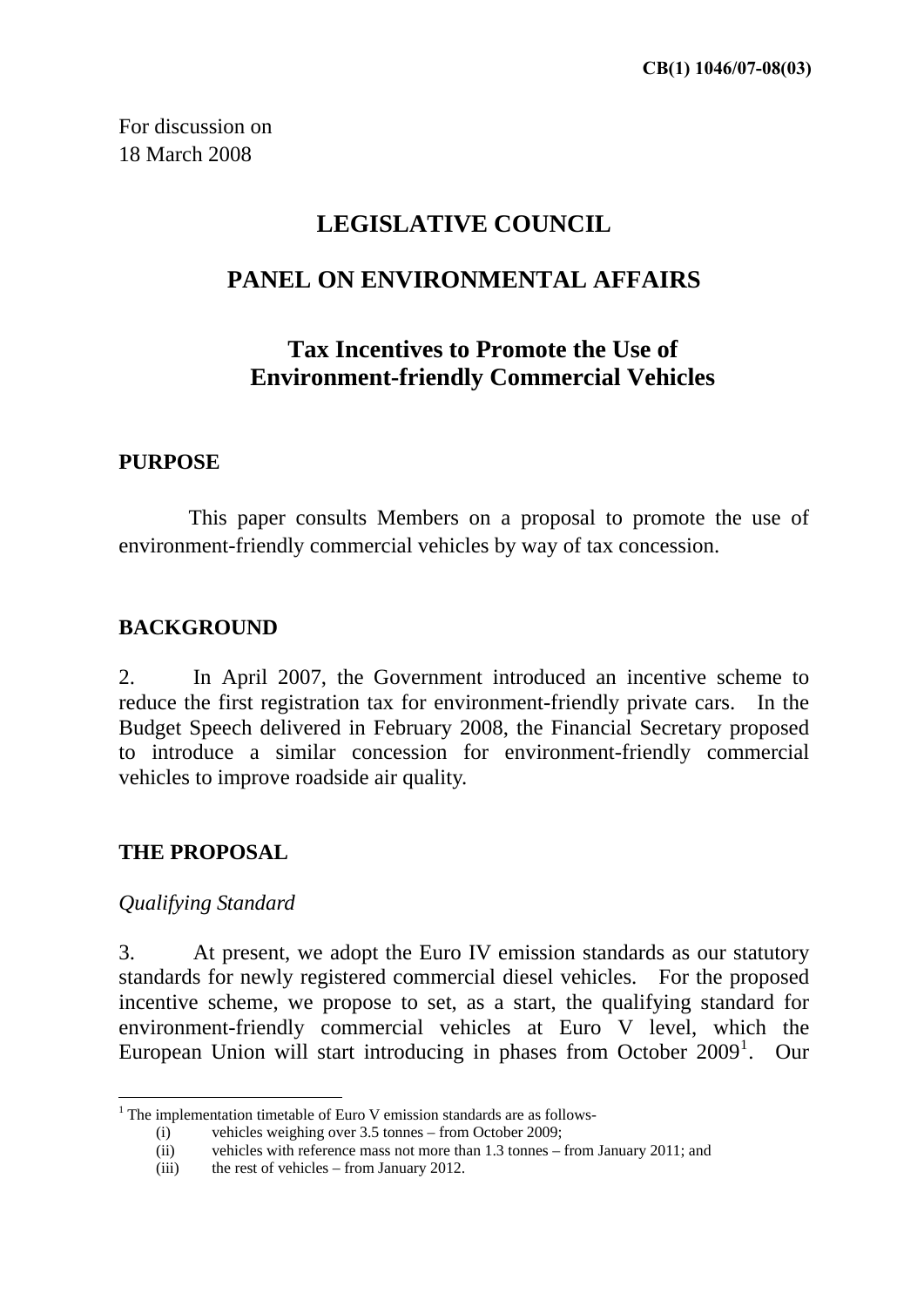plan is to do likewise. The qualifying standard will be reviewed annually for tightening in the light of technological development and the prevailing statutory emission standards. The objective is to ensure that only vehicles of truly outstanding emission performance outstripping the prevailing statutory requirements are entitled to enjoy concessions for their first registration tax. If tightened, the new qualifying standard will be introduced on 1 April each year.

### *First Registration Tax Reduction Rates*

4. We propose the following rates of reduction in the first registration tax rates for different vehicle classes<sup>[2](#page-1-0)</sup> qualified under the scheme-

- (a) 100% waiver for taxis, light buses, non-franchised buses and special purpose vehicles;
- (b) 50% waiver for goods vehicles (except van-type goods vehicles not exceeding 1.9 tonnes permitted gross vehicle weight); and
- (c) 30% waiver for van-type goods vehicles not exceeding 1.9 tonnes permitted gross vehicle weight.

The first registration tax concession is subject to vehicle-class-specific caps per vehicle, which are set out at Annex. These caps have been set with reference to vehicle taxable values in the past year.

5. For those vehicle owners who opt for environment-friendly commercial vehicles to replace their pre-Euro or Euro I diesel commercial vehicles under the one-off grant scheme introduced in April 2007, we propose that they should also be entitled to the above first registration tax waiver taking account of the additional environmental benefits of procuring more environment-friendly vehicles.

#### *Implementation*

6. We aim to introduce this incentive scheme on 1 April 2008. A list of environment-friendly commercial vehicle models will be posted on the website of the Environmental Protection Department. The list will also cover compliant vehicle models that are imported by parallel importers, subject to the production of valid supporting documents. The list will be updated regularly.

<span id="page-1-0"></span>The all the scheme of the scheme because they are exempted from first registration tax.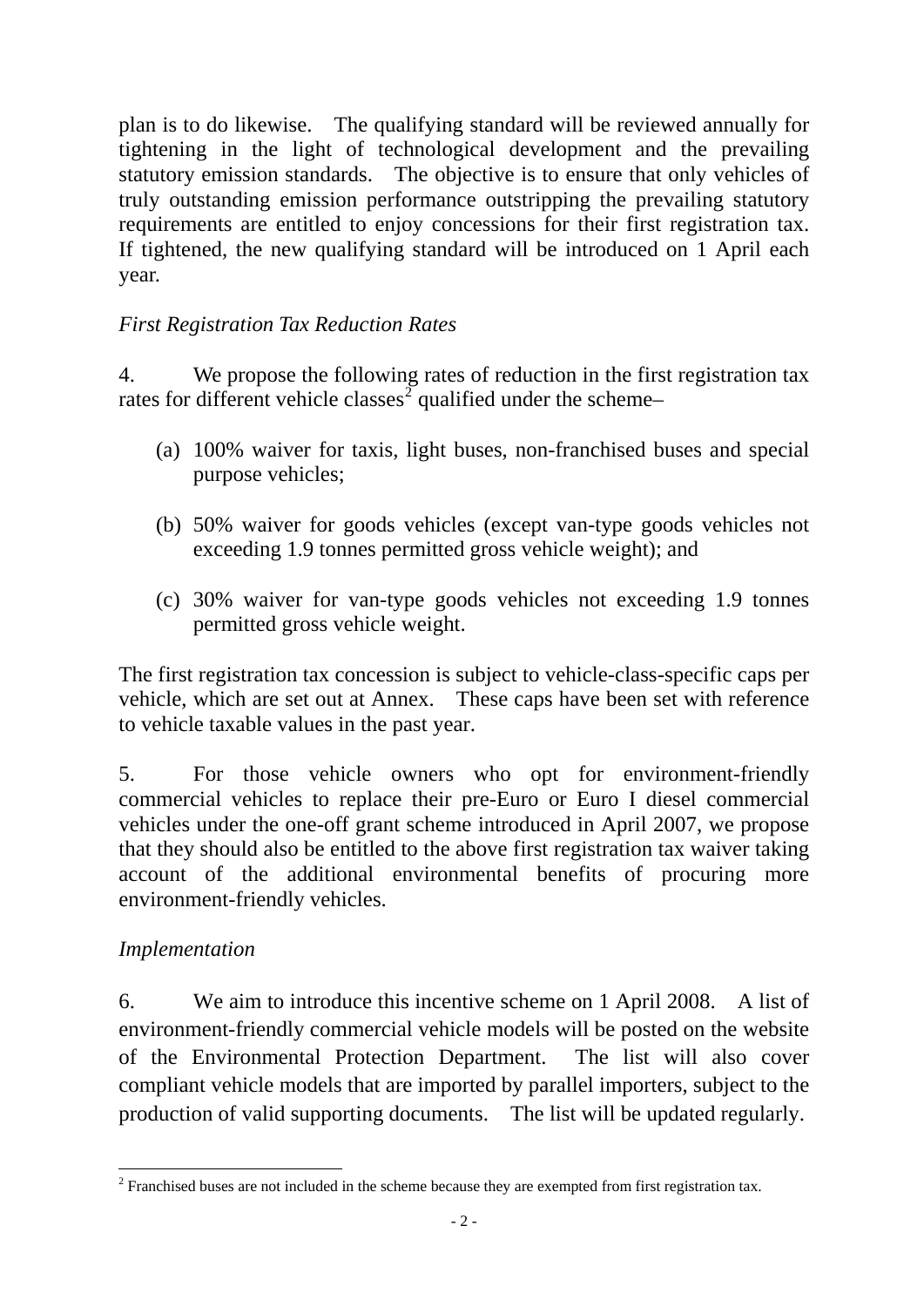## <span id="page-2-0"></span>**CONSULTATION**

7. We have consulted the Hong Kong Motor Traders Association (HKMTA), whose members are local authorized agents for vehicle manufacturers. HKMTA supports the proposal and has agreed to encourage vehicle manufacturers to put more Euro V commercial vehicle models on the local market when the incentive scheme is in place.

8. We have consulted the Right Hand Drive Motors Association (Hong Kong) Limited (RHDMA), which represents parallel importers. RHDMA also supports the proposal.

## **PUBLICITY**

1

9. A press release will be issued to inform the community of details of the incentive scheme once they are finalized.

## **ENVIRONMENTAL IMPLICATIONS**

10. Vehicles are the second largest air emission source in Hong Kong and the main pollution source at the roadside. Commercial vehicles (excluding franchised buses) account for about 90% and 85% of the vehicular respirable suspended particulates (RSP) and nitrogen oxides (NOx) emissions respectively. Compared with Euro IV vehicles, Euro V heavy duty<sup>[3](#page-2-0)</sup> diesel vehicles emit about 40% less NOx. For light duty diesel vehicles, Euro V models emit about 80% less RSP and 30% less NOx. As regards Euro V petrol/ LPG vehicles, they emit about 30% less NOx. A wider use of environment-friendly commercial vehicles can help improve roadside air quality.

## **FINANCIAL AND CIVIL SERVICE IMPLICATIONS**

11. It is difficult to estimate with precision the effect of the proposed incentive scheme on buyers' preference for environment-friendly commercial vehicles. If environment-friendly commercial vehicles make up  $15\%$ <sup>[4](#page-2-0)</sup> of

 $3$  Heavy duty vehicles are those weighing over 3.5 tonnes and those lighter are light duty vehicles.

<sup>&</sup>lt;sup>4</sup> The environment-friendly private car incentive scheme has enabled environment-friendly private cars making up to 15% of newly registered private cars.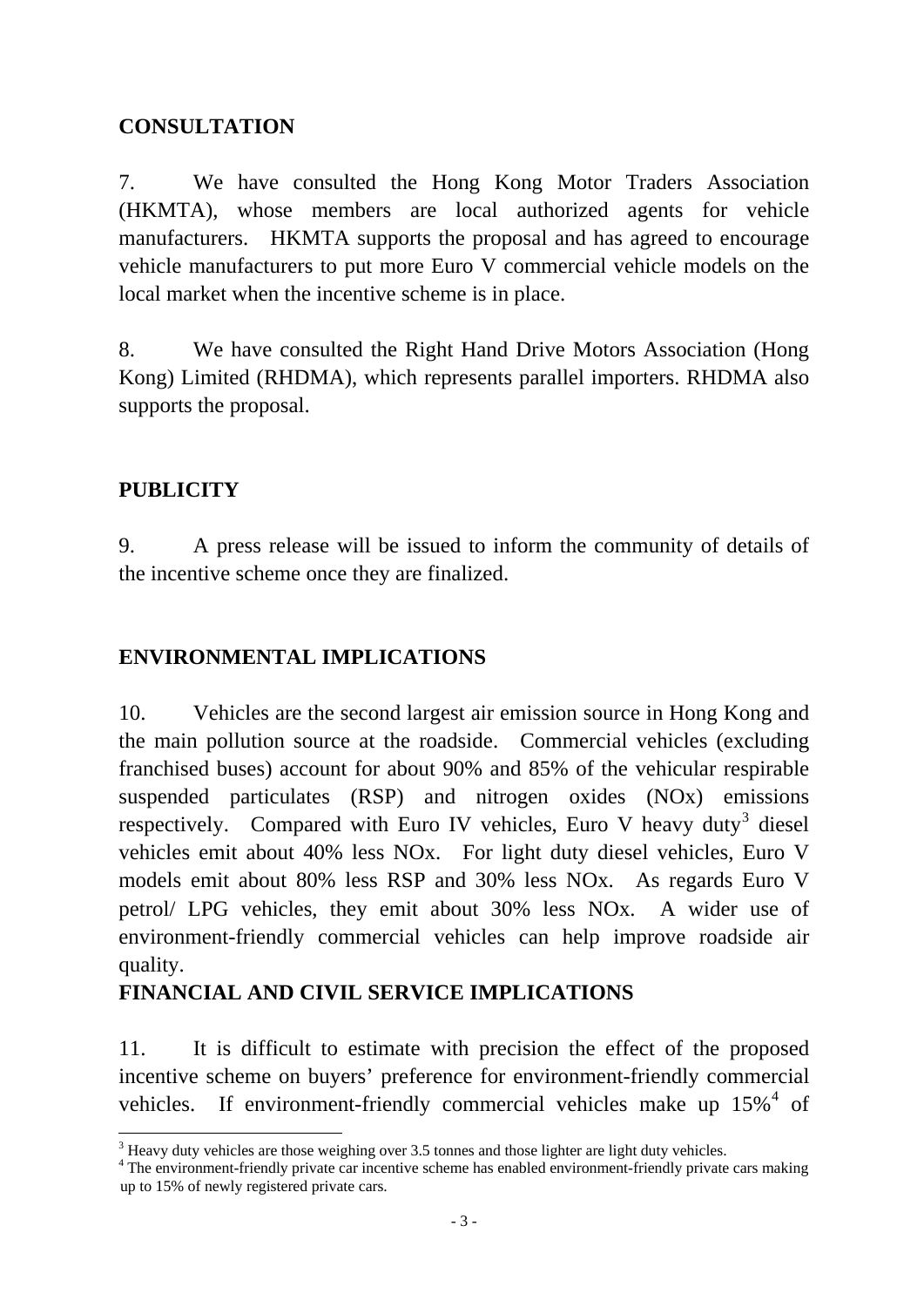newly registered commercial vehicle fleet, the revenue foregone is estimated to be around \$26 million a year.

## **ADVICE SOUGHT**

12. Members' views are sought on the proposal.

**Environmental Protection Department March 2008**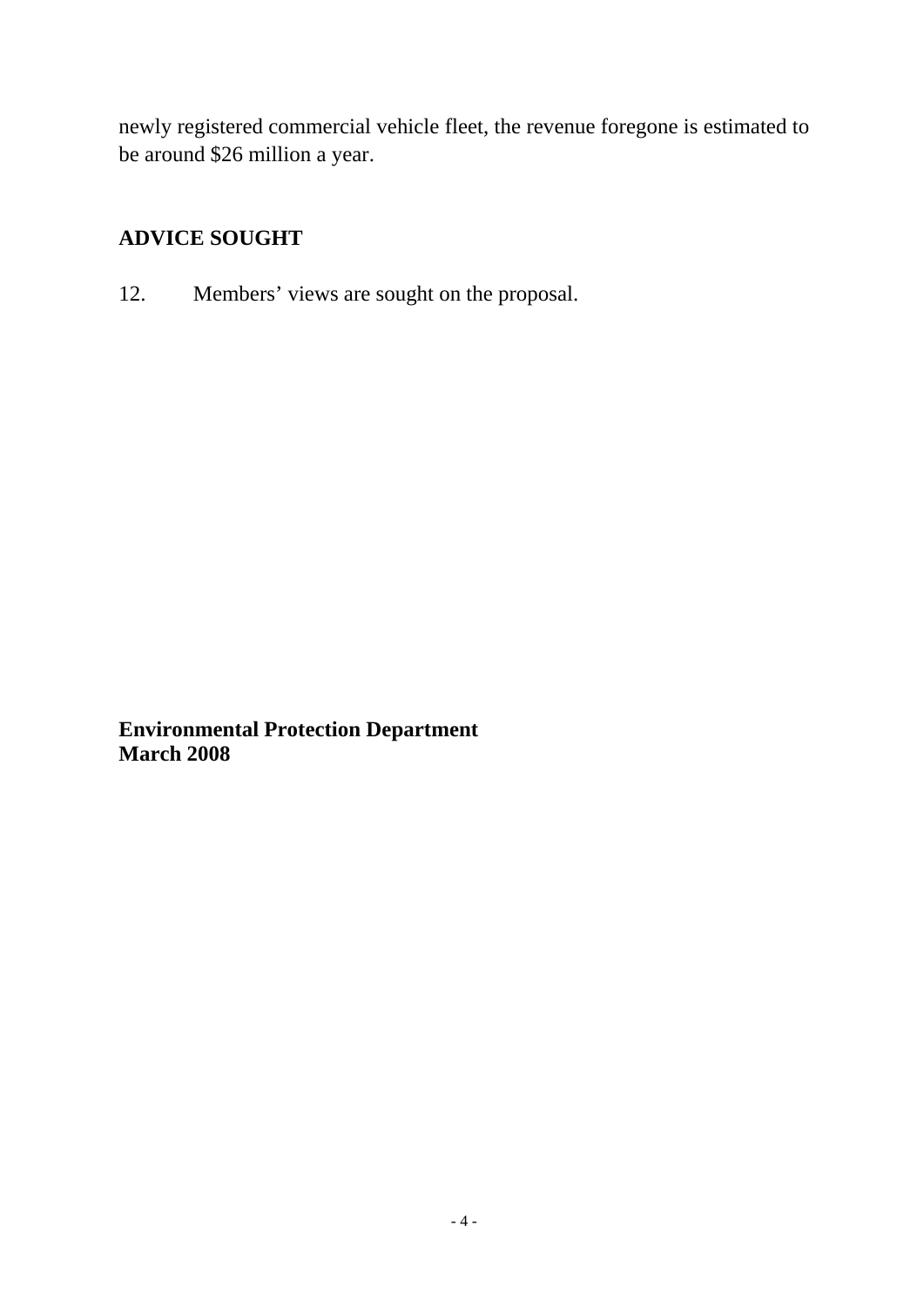**Annex** 

## **First Registration Tax Concessions for Environment-friendly Commercial Vehicles**

|                                          | <b>First Registration</b> | <b>Proposed First Registration</b> | <b>Proposed First Registration</b> |
|------------------------------------------|---------------------------|------------------------------------|------------------------------------|
|                                          | <b>Tax Rate</b>           | <b>Tax Waiver</b>                  | <b>Tax Concession Cap</b>          |
| <b>Vehicle Classes</b>                   | $\frac{6}{6}$ of vehicle  | (%)                                | (\$ per vehicle)                   |
|                                          | taxable value)            |                                    |                                    |
| <b>Light Goods vehicles</b>              | $35^{6}$                  | 30                                 | 8,500                              |
| (vans, weight <sup>5</sup> $\leq$ 1.9 t) |                           |                                    |                                    |
| <b>Light Goods vehicles</b>              | 17                        | 50                                 | 40,000                             |
| (vans, $1.9t <$ weight $\leq 5.5$ t)     |                           |                                    |                                    |
| <b>Light Goods vehicles</b>              | 15                        | 50                                 | 29,000                             |
| (non vans, weight $\leq 5.5$ t)          |                           |                                    |                                    |
| <b>Medium Goods vehicles</b>             | 15                        | 50                                 | 56,000                             |
| $(5.5t <$ weight $\leq 24t$ )            |                           |                                    |                                    |
| <b>Heavy Goods vehicles</b>              | 15                        | 50                                 | 69,000                             |
| (weight $>24t$ )                         |                           |                                    |                                    |

<span id="page-4-0"></span><sup>&</sup>lt;sup>5</sup> The "weight" means "permitted gross vehicle weight".

<span id="page-4-1"></span><sup>&</sup>lt;sup>6</sup> The first registration tax rates of van type goods vehicles weighing up to 1.9 tonnes are 35% on the first \$150,000, 65% on the next \$150,000 and 85% on the remainder.